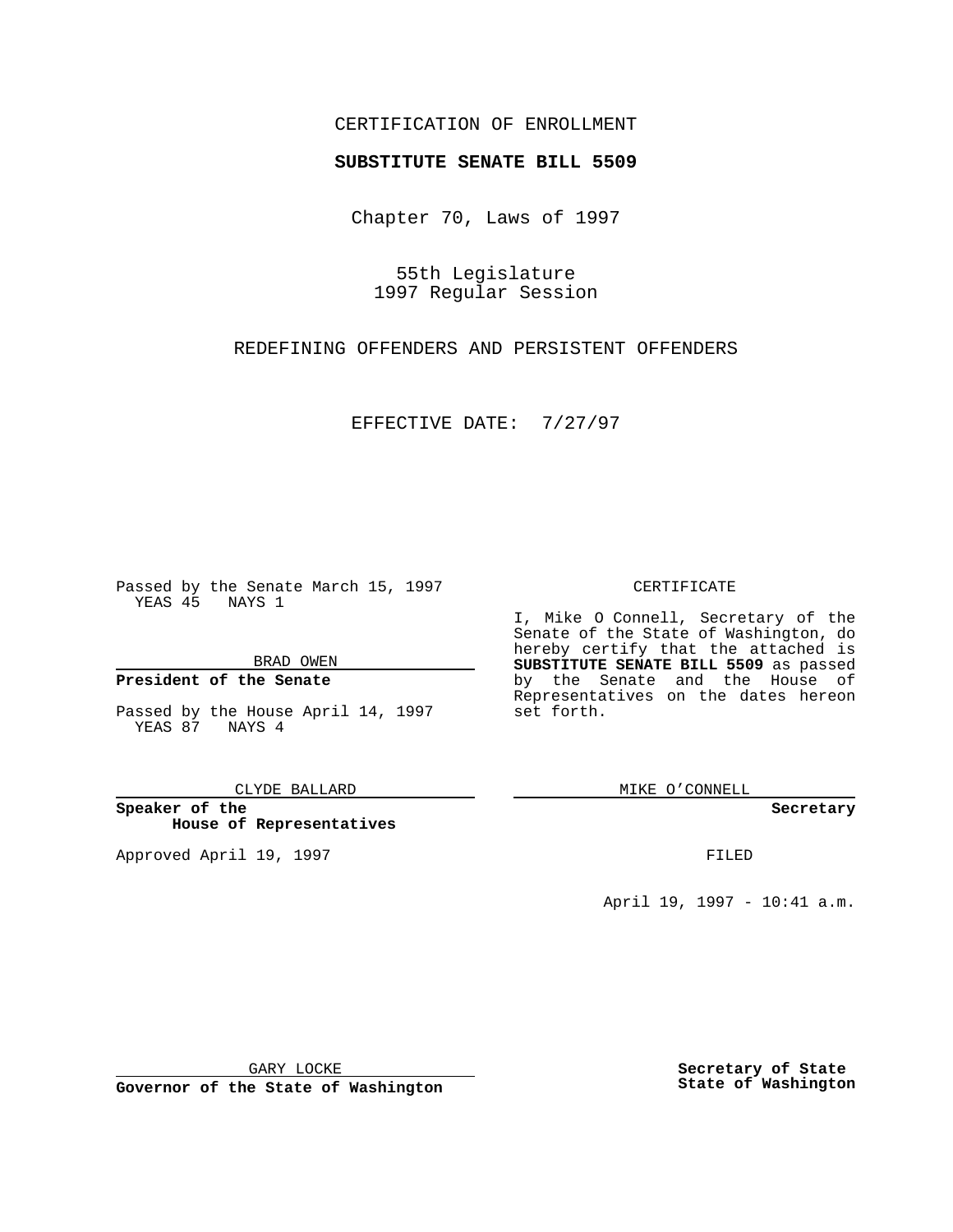## **SUBSTITUTE SENATE BILL 5509** \_\_\_\_\_\_\_\_\_\_\_\_\_\_\_\_\_\_\_\_\_\_\_\_\_\_\_\_\_\_\_\_\_\_\_\_\_\_\_\_\_\_\_\_\_\_\_

\_\_\_\_\_\_\_\_\_\_\_\_\_\_\_\_\_\_\_\_\_\_\_\_\_\_\_\_\_\_\_\_\_\_\_\_\_\_\_\_\_\_\_\_\_\_\_

Passed Legislature - 1997 Regular Session

### **State of Washington 55th Legislature 1997 Regular Session**

**By** Senate Committee on Ways & Means (originally sponsored by Senators Rossi, Roach, Zarelli, Winsley, Long, Morton, Goings, Finkbeiner, Oke, Hochstatter, Benton, Johnson, Stevens, McCaslin and Rasmussen)

Read first time 03/10/97.

 AN ACT Relating to definitions regarding offenders; and reenacting and amending RCW 9.94A.030.

BE IT ENACTED BY THE LEGISLATURE OF THE STATE OF WASHINGTON:

 **Sec. 1.** RCW 9.94A.030 and 1996 c 289 s 1 and 1996 c 275 s 5 are each reenacted and amended to read as follows:

 Unless the context clearly requires otherwise, the definitions in this section apply throughout this chapter.

 (1) "Collect," or any derivative thereof, "collect and remit," or "collect and deliver," when used with reference to the department of corrections, means that the department is responsible for monitoring and enforcing the offender's sentence with regard to the legal financial obligation, receiving payment thereof from the offender, and, consistent with current law, delivering daily the entire payment to the superior court clerk without depositing it in a departmental account. (2) "Commission" means the sentencing guidelines commission.

 (3) "Community corrections officer" means an employee of the department who is responsible for carrying out specific duties in supervision of sentenced offenders and monitoring of sentence conditions.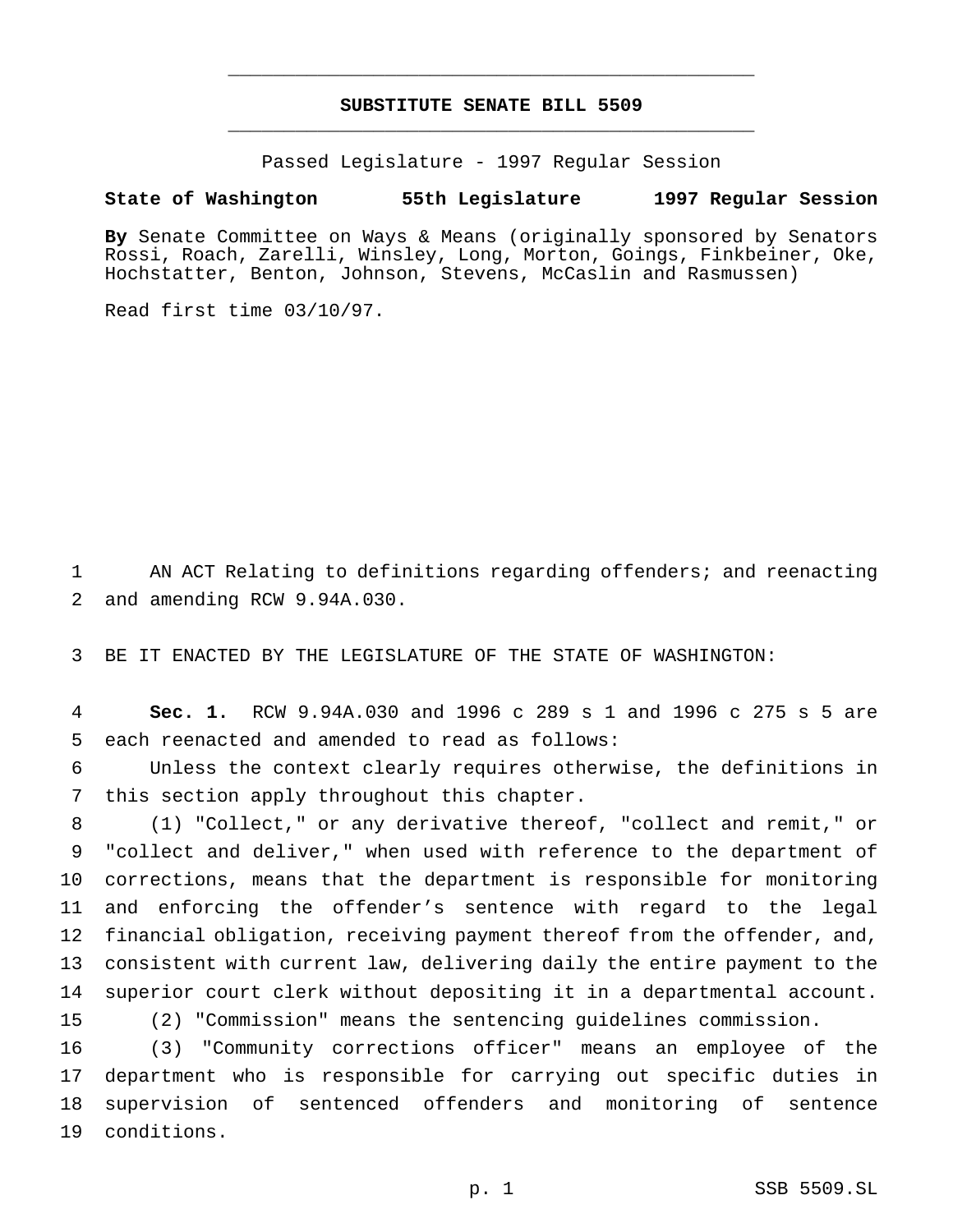(4) "Community custody" means that portion of an inmate's sentence of confinement in lieu of earned early release time or imposed pursuant to RCW 9.94A.120 (6), (8), or (10) served in the community subject to controls placed on the inmate's movement and activities by the department of corrections.

 (5) "Community placement" means that period during which the offender is subject to the conditions of community custody and/or postrelease supervision, which begins either upon completion of the term of confinement (postrelease supervision) or at such time as the offender is transferred to community custody in lieu of earned early release. Community placement may consist of entirely community custody, entirely postrelease supervision, or a combination of the two. (6) "Community service" means compulsory service, without compensation, performed for the benefit of the community by the offender.

 (7) "Community supervision" means a period of time during which a convicted offender is subject to crime-related prohibitions and other sentence conditions imposed by a court pursuant to this chapter or RCW 16.52.200(6) or 46.61.524. For first-time offenders, the supervision may include crime-related prohibitions and other conditions imposed pursuant to RCW 9.94A.120(5). For purposes of the interstate compact for out-of-state supervision of parolees and probationers, RCW 9.95.270, community supervision is the functional equivalent of probation and should be considered the same as probation by other states.

 (8) "Confinement" means total or partial confinement as defined in this section.

 (9) "Conviction" means an adjudication of guilt pursuant to Titles 10 or 13 RCW and includes a verdict of guilty, a finding of guilty, and acceptance of a plea of guilty.

 (10) "Court-ordered legal financial obligation" means a sum of money that is ordered by a superior court of the state of Washington for legal financial obligations which may include restitution to the victim, statutorily imposed crime victims' compensation fees as assessed pursuant to RCW 7.68.035, court costs, county or interlocal drug funds, court-appointed attorneys' fees, and costs of defense, fines, and any other financial obligation that is assessed to the offender as a result of a felony conviction. Upon conviction for vehicular assault while under the influence of intoxicating liquor or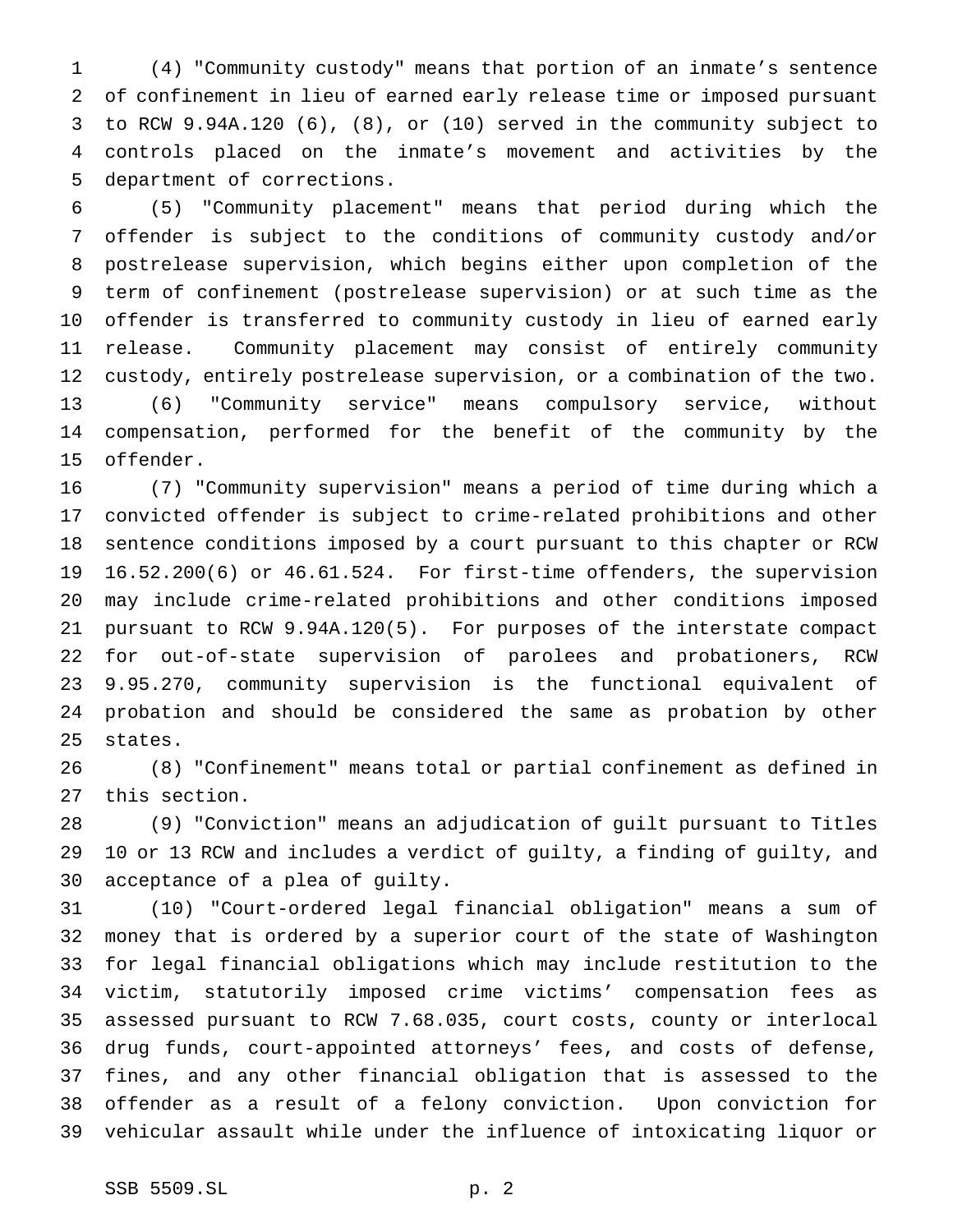any drug, RCW 46.61.522(1)(b), or vehicular homicide while under the influence of intoxicating liquor or any drug, RCW 46.61.520(1)(a), legal financial obligations may also include payment to a public agency of the expense of an emergency response to the incident resulting in the conviction, subject to the provisions in RCW 38.52.430.

 (11) "Crime-related prohibition" means an order of a court prohibiting conduct that directly relates to the circumstances of the crime for which the offender has been convicted, and shall not be construed to mean orders directing an offender affirmatively to participate in rehabilitative programs or to otherwise perform affirmative conduct.

 (12)(a) "Criminal history" means the list of a defendant's prior convictions, whether in this state, in federal court, or elsewhere. The history shall include, where known, for each conviction (i) whether the defendant has been placed on probation and the length and terms thereof; and (ii) whether the defendant has been incarcerated and the length of incarceration.

 (b) "Criminal history" shall always include juvenile convictions for sex offenses and serious violent offenses and shall also include a defendant's other prior convictions in juvenile court if: (i) The conviction was for an offense which is a felony or a serious traffic offense and is criminal history as defined in RCW 13.40.020(9); (ii) the defendant was fifteen years of age or older at the time the offense was committed; and (iii) with respect to prior juvenile class B and C felonies or serious traffic offenses, the defendant was less than twenty-three years of age at the time the offense for which he or she is being sentenced was committed.

 (13) "Day fine" means a fine imposed by the sentencing judge that equals the difference between the offender's net daily income and the reasonable obligations that the offender has for the support of the offender and any dependents.

 (14) "Day reporting" means a program of enhanced supervision designed to monitor the defendant's daily activities and compliance with sentence conditions, and in which the defendant is required to report daily to a specific location designated by the department or the sentencing judge.

(15) "Department" means the department of corrections.

 (16) "Determinate sentence" means a sentence that states with exactitude the number of actual years, months, or days of total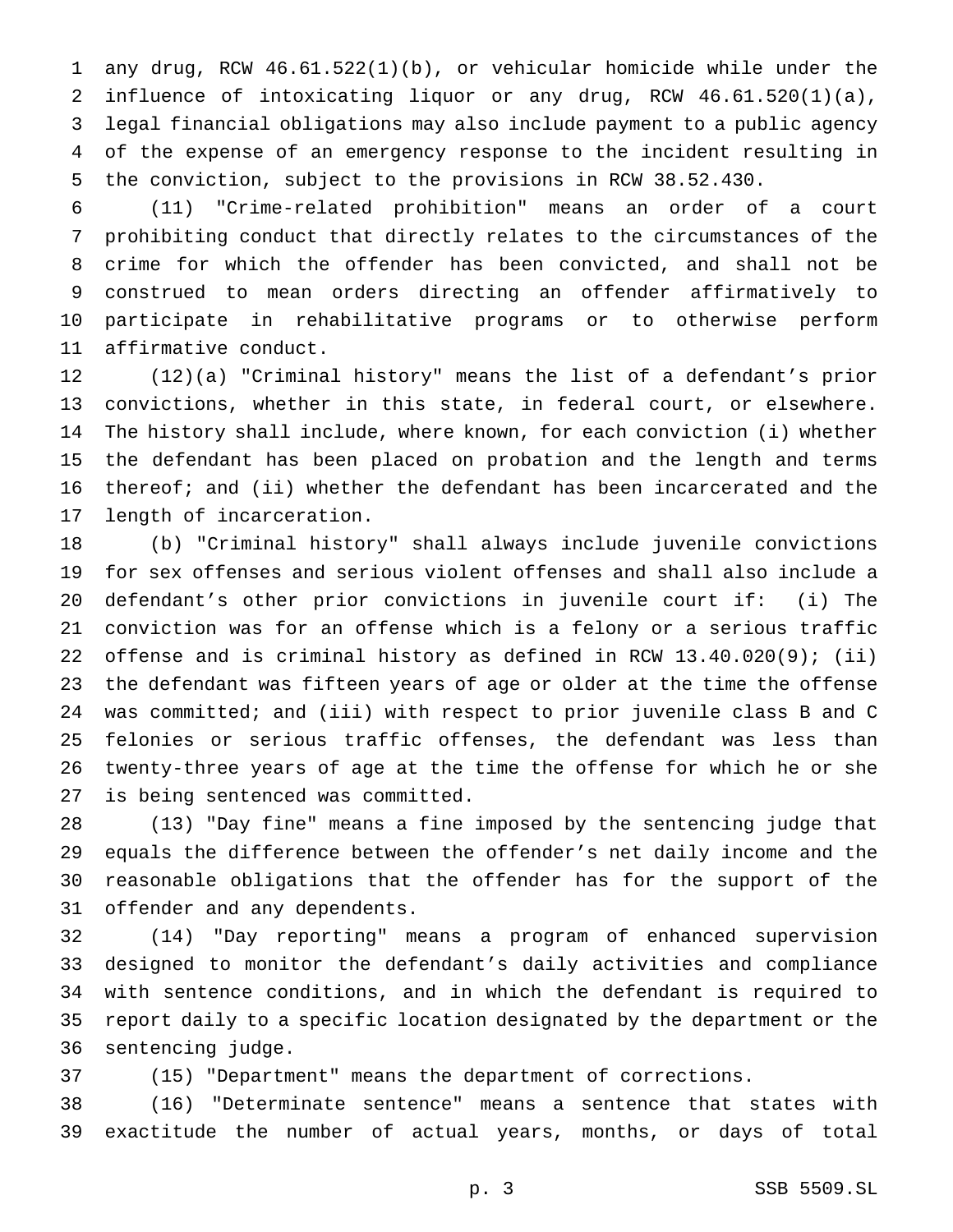confinement, of partial confinement, of community supervision, the number of actual hours or days of community service work, or dollars or terms of a legal financial obligation. The fact that an offender through "earned early release" can reduce the actual period of confinement shall not affect the classification of the sentence as a determinate sentence.

 (17) "Disposable earnings" means that part of the earnings of an individual remaining after the deduction from those earnings of any amount required by law to be withheld. For the purposes of this definition, "earnings" means compensation paid or payable for personal services, whether denominated as wages, salary, commission, bonuses, or otherwise, and, notwithstanding any other provision of law making the payments exempt from garnishment, attachment, or other process to satisfy a court-ordered legal financial obligation, specifically includes periodic payments pursuant to pension or retirement programs, or insurance policies of any type, but does not include payments made under Title 50 RCW, except as provided in RCW 50.40.020 and 50.40.050, or Title 74 RCW.

(18) "Drug offense" means:

 (a) Any felony violation of chapter 69.50 RCW except possession of a controlled substance (RCW 69.50.401(d)) or forged prescription for a controlled substance (RCW 69.50.403);

 (b) Any offense defined as a felony under federal law that relates to the possession, manufacture, distribution, or transportation of a controlled substance; or

 (c) Any out-of-state conviction for an offense that under the laws of this state would be a felony classified as a drug offense under (a) of this subsection.

(19) "Escape" means:

 (a) Escape in the first degree (RCW 9A.76.110), escape in the second degree (RCW 9A.76.120), willful failure to return from furlough (RCW 72.66.060), willful failure to return from work release (RCW 72.65.070), or willful failure to be available for supervision by the department while in community custody (RCW 72.09.310); or

 (b) Any federal or out-of-state conviction for an offense that under the laws of this state would be a felony classified as an escape under (a) of this subsection.

(20) "Felony traffic offense" means: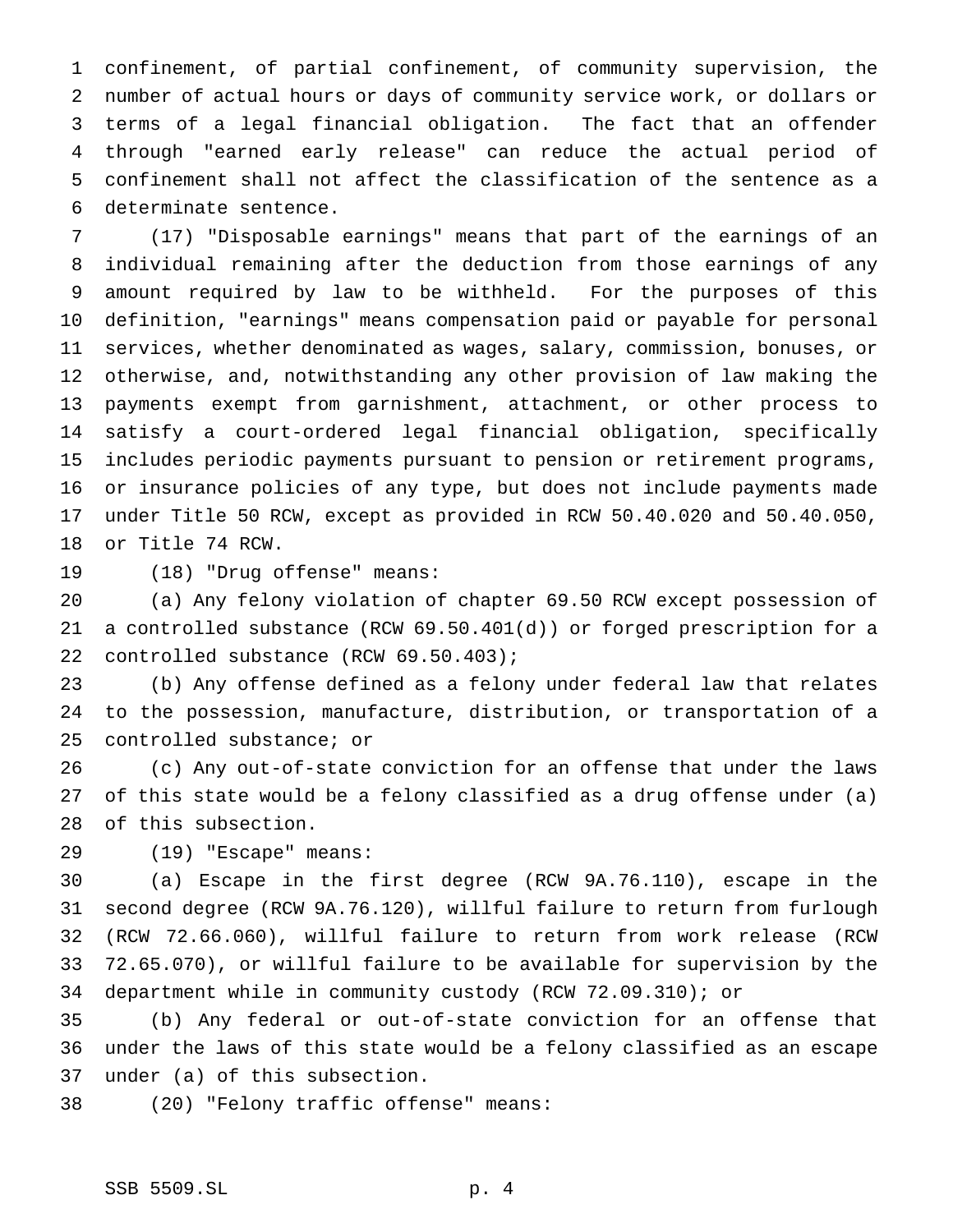(a) Vehicular homicide (RCW 46.61.520), vehicular assault (RCW 46.61.522), eluding a police officer (RCW 46.61.024), or felony hit-and-run injury-accident (RCW 46.52.020(4)); or

 (b) Any federal or out-of-state conviction for an offense that under the laws of this state would be a felony classified as a felony traffic offense under (a) of this subsection.

 (21) "Fines" means the requirement that the offender pay a specific sum of money over a specific period of time to the court.

 (22)(a) "First-time offender" means any person who is convicted of a felony (i) not classified as a violent offense or a sex offense under this chapter, or (ii) that is not the manufacture, delivery, or possession with intent to manufacture or deliver a controlled substance classified in schedule I or II that is a narcotic drug, nor the manufacture, delivery, or possession with intent to deliver methamphetamine, its salts, isomers, and salts of its isomers as defined in RCW 69.50.206(d)(2), nor the selling for profit of any controlled substance or counterfeit substance classified in schedule I, RCW 69.50.204, except leaves and flowering tops of marihuana, and except as provided in (b) of this subsection, who previously has never been convicted of a felony in this state, federal court, or another state, and who has never participated in a program of deferred prosecution for a felony offense.

 (b) For purposes of (a) of this subsection, a juvenile adjudication for an offense committed before the age of fifteen years is not a previous felony conviction except for adjudications of sex offenses and serious violent offenses.

 (23) "Most serious offense" means any of the following felonies or a felony attempt to commit any of the following felonies, as now existing or hereafter amended:

 (a) Any felony defined under any law as a class A felony or criminal solicitation of or criminal conspiracy to commit a class A felony;

- (b) Assault in the second degree;
- (c) Assault of a child in the second degree;

(d) Child molestation in the second degree;

(e) Controlled substance homicide;

(f) Extortion in the first degree;

(g) Incest when committed against a child under age fourteen;

(h) Indecent liberties;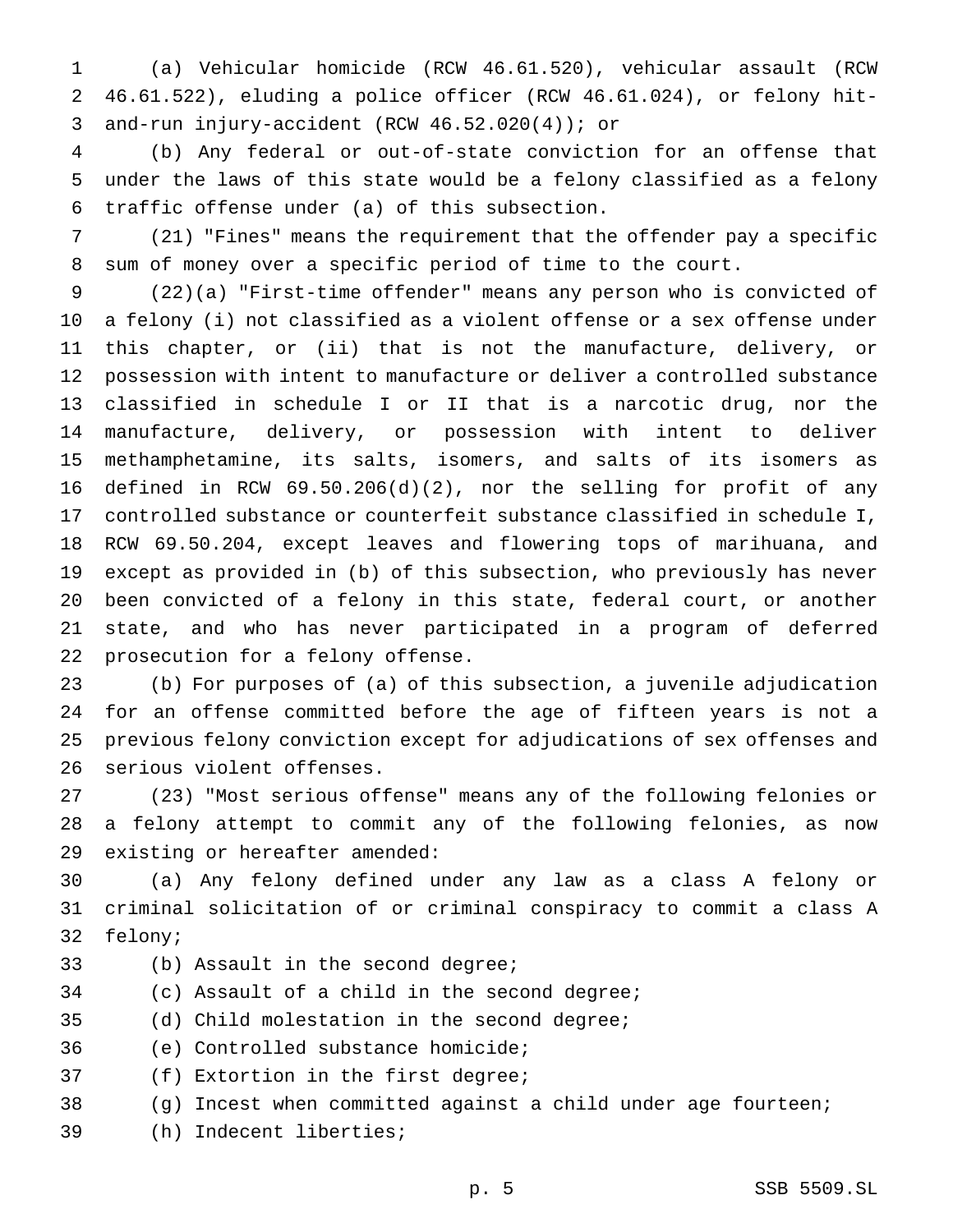- (i) Kidnapping in the second degree;
- 2 (j) Leading organized crime;
- (k) Manslaughter in the first degree;
- (l) Manslaughter in the second degree;
- (m) Promoting prostitution in the first degree;
- (n) Rape in the third degree;
- (o) Robbery in the second degree;
- (p) Sexual exploitation;
- 
- (q) Vehicular assault;

 (r) Vehicular homicide, when proximately caused by the driving of any vehicle by any person while under the influence of intoxicating liquor or any drug as defined by RCW 46.61.502, or by the operation of 13 any vehicle in a reckless manner;

 (s) Any other class B felony offense with a finding of sexual motivation, as "sexual motivation" is defined under this section;

 (t) Any other felony with a deadly weapon verdict under RCW 9.94A.125;

 (u) Any felony offense in effect at any time prior to December 2, 1993, that is comparable to a most serious offense under this subsection, or any federal or out-of-state conviction for an offense that under the laws of this state would be a felony classified as a most serious offense under this subsection.

 (24) "Nonviolent offense" means an offense which is not a violent offense.

 (25) "Offender" means a person who has committed a felony established by state law and is eighteen years of age or older or is 27 less than eighteen years of age but whose case is under superior court 28 jurisdiction under RCW 13.04.030 or has been transferred by the appropriate juvenile court to a criminal court pursuant to RCW 13.40.110. Throughout this chapter, the terms "offender" and "defendant" are used interchangeably.

 (26) "Partial confinement" means confinement for no more than one year in a facility or institution operated or utilized under contract by the state or any other unit of government, or, if home detention or work crew has been ordered by the court, in an approved residence, for a substantial portion of each day with the balance of the day spent in the community. Partial confinement includes work release, home detention, work crew, and a combination of work crew and home detention as defined in this section.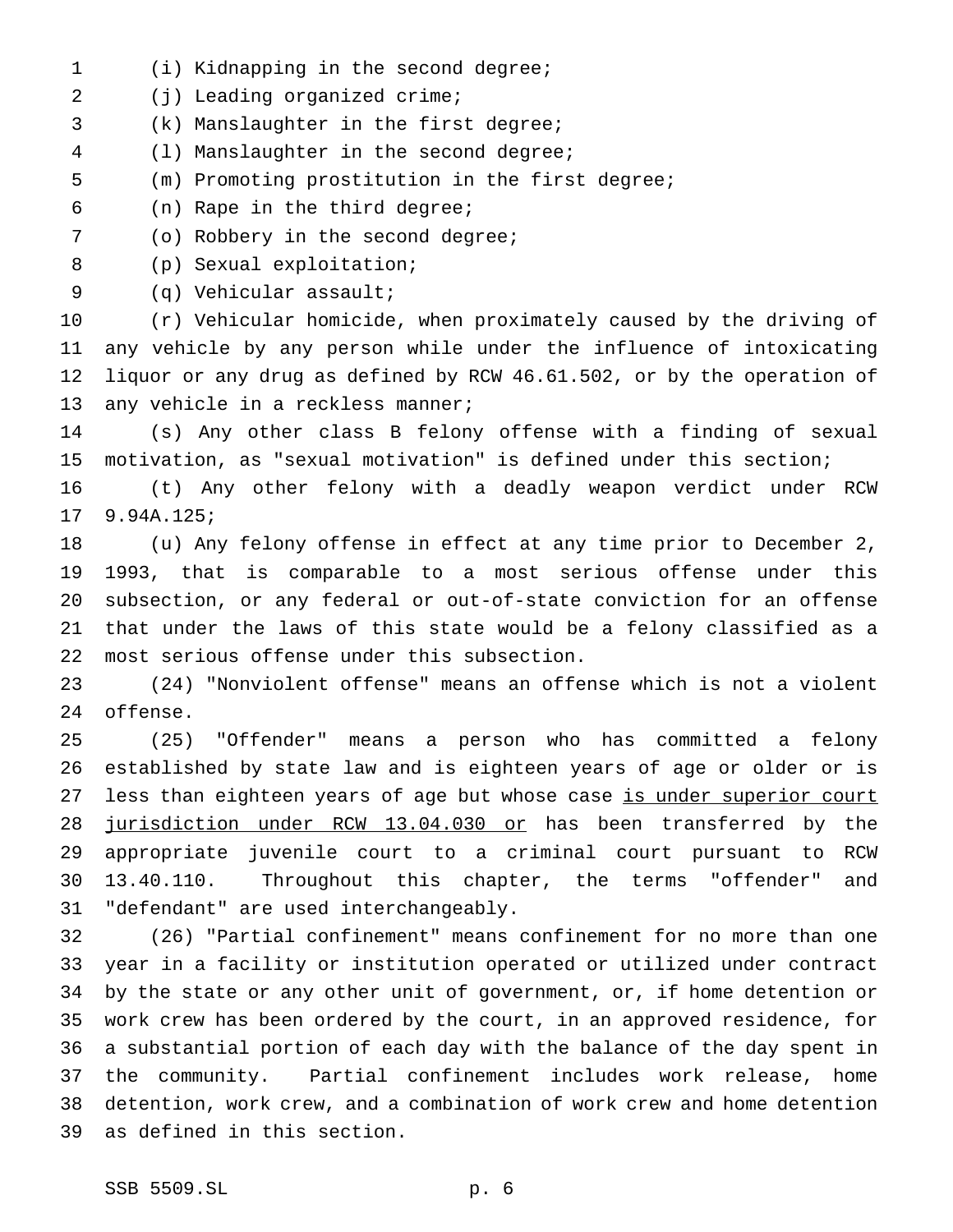(27) "Persistent offender" is an offender who:

 (a)(i) Has been convicted in this state of any felony considered a most serious offense; and

 (ii) Has, before the commission of the offense under (a) of this subsection, been convicted as an offender on at least two separate occasions, whether in this state or elsewhere, of felonies that under the laws of this state would be considered most serious offenses and would be included in the offender score under RCW 9.94A.360; provided that of the two or more previous convictions, at least one conviction must have occurred before the commission of any of the other most serious offenses for which the offender was previously convicted; or 12 (b)(i) Has been convicted of: (A) Rape in the first degree, rape 13 of a child in the first degree, child molestation in the first degree, rape in the second degree, or indecent liberties by forcible compulsion; (B) murder in the first degree, murder in the second 16 degree, homicide by abuse, kidnapping in the first degree, kidnapping in the second degree, assault in the first degree, assault in the 18 second degree, assault of a child in the first degree, or burglary in the first degree, with a finding of sexual motivation; or (C) an 20 attempt to commit any crime listed in this subsection  $(27)(b)(i)$ ; and

 (ii) Has, before the commission of the offense under (b)(i) of this subsection, been convicted as an offender on at least one occasion, whether in this state or elsewhere, of an offense listed in (b)(i) of this subsection.

 (28) "Postrelease supervision" is that portion of an offender's community placement that is not community custody.

 (29) "Restitution" means the requirement that the offender pay a specific sum of money over a specific period of time to the court as payment of damages. The sum may include both public and private costs. The imposition of a restitution order does not preclude civil redress.

(30) "Serious traffic offense" means:

 (a) Driving while under the influence of intoxicating liquor or any drug (RCW 46.61.502), actual physical control while under the influence of intoxicating liquor or any drug (RCW 46.61.504), reckless driving 35 (RCW  $46.61.500$ ), or hit-and-run an attended vehicle (RCW  $46.52.020(5)$ ); or

 (b) Any federal, out-of-state, county, or municipal conviction for an offense that under the laws of this state would be classified as a serious traffic offense under (a) of this subsection.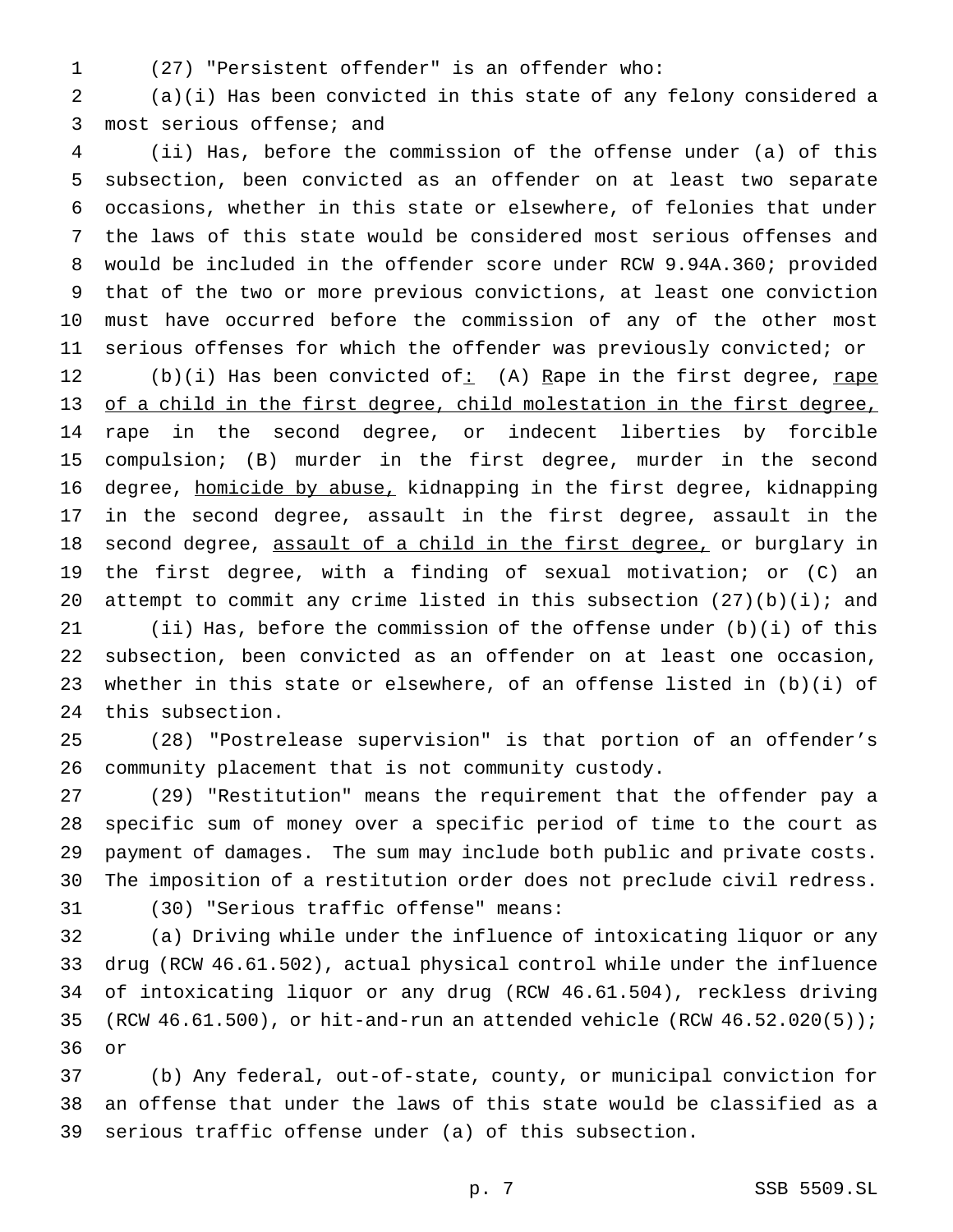(31) "Serious violent offense" is a subcategory of violent offense and means:

 (a) Murder in the first degree, homicide by abuse, murder in the second degree, assault in the first degree, kidnapping in the first degree, or rape in the first degree, assault of a child in the first degree, or an attempt, criminal solicitation, or criminal conspiracy to commit one of these felonies; or

 (b) Any federal or out-of-state conviction for an offense that under the laws of this state would be a felony classified as a serious violent offense under (a) of this subsection.

 (32) "Sentence range" means the sentencing court's discretionary range in imposing a nonappealable sentence.

(33) "Sex offense" means:

 (a) A felony that is a violation of chapter 9A.44 RCW or RCW 9A.64.020 or 9.68A.090 or a felony that is, under chapter 9A.28 RCW, a criminal attempt, criminal solicitation, or criminal conspiracy to commit such crimes;

 (b) A felony with a finding of sexual motivation under RCW 9.94A.127 or 13.40.135; or

 (c) Any federal or out-of-state conviction for an offense that under the laws of this state would be a felony classified as a sex offense under (a) of this subsection.

 (34) "Sexual motivation" means that one of the purposes for which the defendant committed the crime was for the purpose of his or her sexual gratification.

 (35) "Total confinement" means confinement inside the physical boundaries of a facility or institution operated or utilized under contract by the state or any other unit of government for twenty-four hours a day, or pursuant to RCW 72.64.050 and 72.64.060.

 (36) "Transition training" means written and verbal instructions and assistance provided by the department to the offender during the two weeks prior to the offender's successful completion of the work ethic camp program. The transition training shall include instructions in the offender's requirements and obligations during the offender's period of community custody.

 (37) "Victim" means any person who has sustained emotional, psychological, physical, or financial injury to person or property as a direct result of the crime charged.

(38) "Violent offense" means: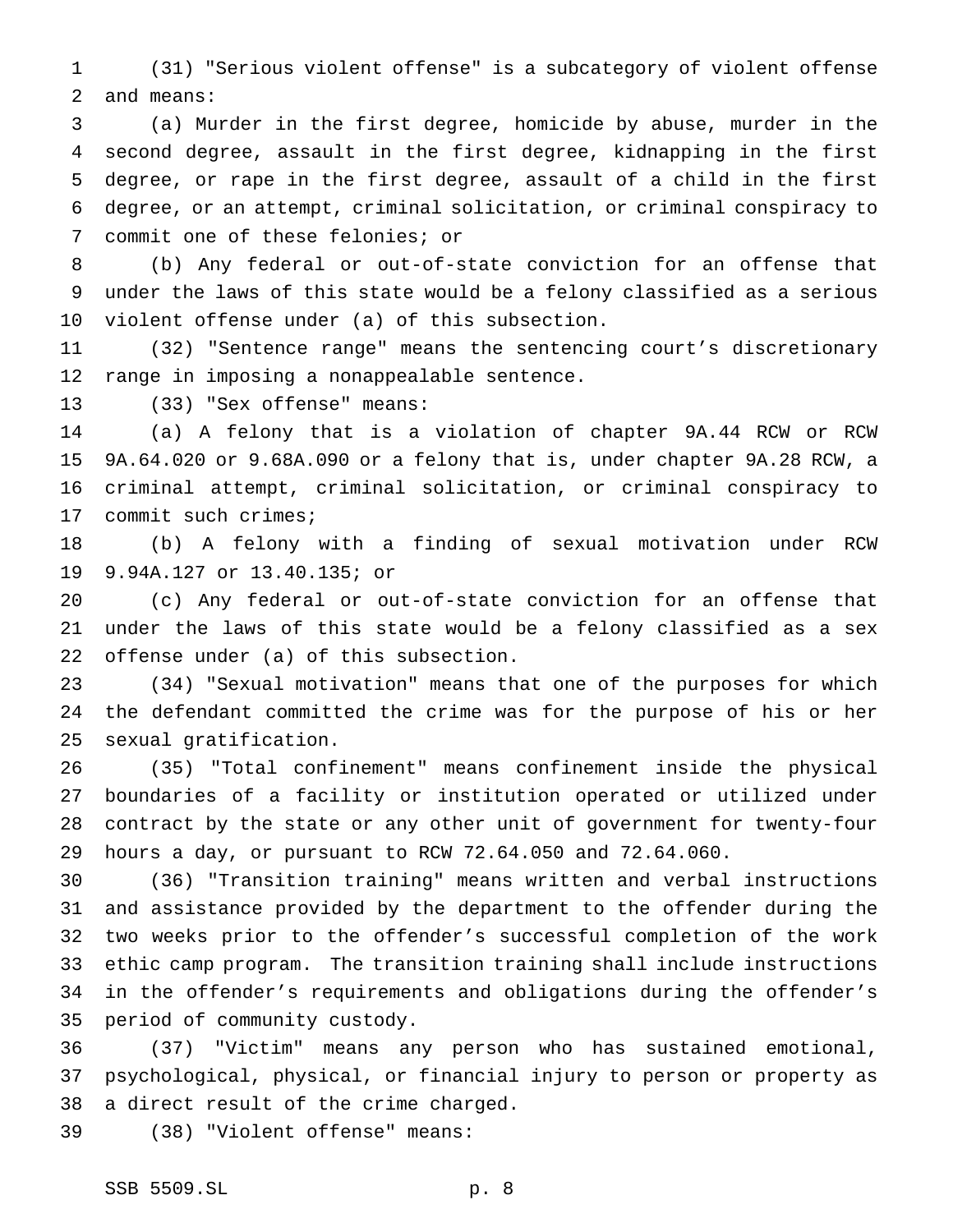(a) Any of the following felonies, as now existing or hereafter amended: Any felony defined under any law as a class A felony or an attempt to commit a class A felony, criminal solicitation of or criminal conspiracy to commit a class A felony, manslaughter in the first degree, manslaughter in the second degree, indecent liberties if committed by forcible compulsion, kidnapping in the second degree, arson in the second degree, assault in the second degree, assault of a child in the second degree, extortion in the first degree, robbery in the second degree, vehicular assault, and vehicular homicide, when proximately caused by the driving of any vehicle by any person while under the influence of intoxicating liquor or any drug as defined by 12 RCW 46.61.502, or by the operation of any vehicle in a reckless manner; (b) Any conviction for a felony offense in effect at any time prior to July 1, 1976, that is comparable to a felony classified as a violent offense in (a) of this subsection; and

 (c) Any federal or out-of-state conviction for an offense that under the laws of this state would be a felony classified as a violent offense under (a) or (b) of this subsection.

 (39) "Work crew" means a program of partial confinement consisting of civic improvement tasks for the benefit of the community of not less than thirty-five hours per week that complies with RCW 9.94A.135. The civic improvement tasks shall have minimal negative impact on existing private industries or the labor force in the county where the service or labor is performed. The civic improvement tasks shall not affect employment opportunities for people with developmental disabilities contracted through sheltered workshops as defined in RCW 82.04.385. Only those offenders sentenced to a facility operated or utilized under contract by a county or the state are eligible to participate on a work crew. Offenders sentenced for a sex offense as defined in subsection (33) of this section are not eligible for the work crew program.

 (40) "Work ethic camp" means an alternative incarceration program designed to reduce recidivism and lower the cost of corrections by requiring offenders to complete a comprehensive array of real-world job and vocational experiences, character-building work ethics training, life management skills development, substance abuse rehabilitation, counseling, literacy training, and basic adult education.

 (41) "Work release" means a program of partial confinement available to offenders who are employed or engaged as a student in a regular course of study at school. Participation in work release shall